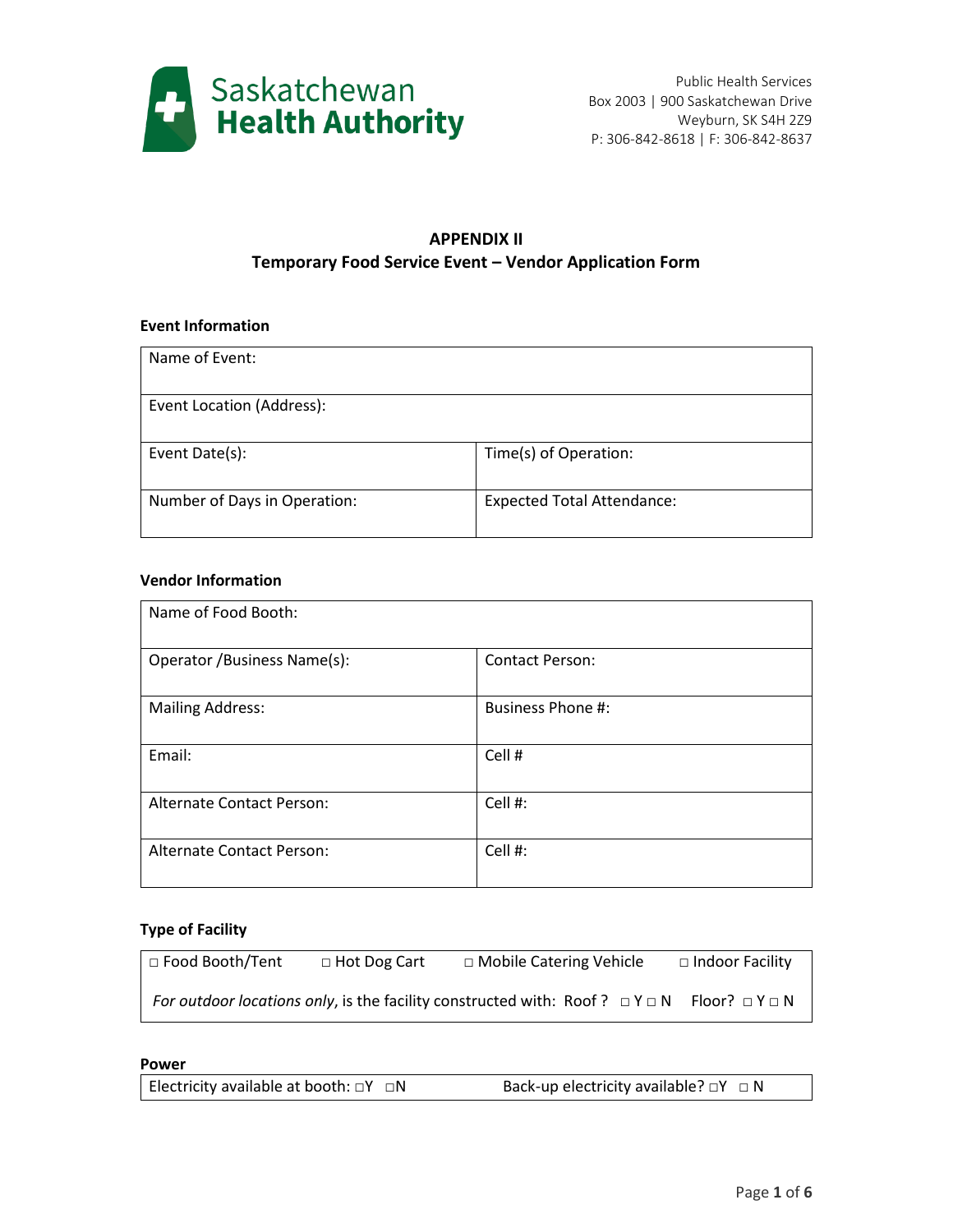### **Hand Washing**

| Describe your hand washing station:                                  |                                                                 |                                |
|----------------------------------------------------------------------|-----------------------------------------------------------------|--------------------------------|
| $\Box$ Fixed sink with:                                              |                                                                 |                                |
| $\Box$ Both hot and cold running water                               | $\Box$ Only hot running water                                   | $\Box$ Only cold running water |
| $\Box$ Portable sink with:<br>$\Box$ Both hot and cold running water | $\Box$ Only hot running water                                   | $\Box$ Only cold running water |
| $\Box$ 20 litre container with a spigot with:                        |                                                                 |                                |
| $\Box$ Both hot and cold water $\Box$ Only hot water                 | $\Box$ Only cold water                                          |                                |
|                                                                      |                                                                 |                                |
| Other (specify):                                                     |                                                                 |                                |
|                                                                      | NOTE: Liquid soap in a dispenser and paper towels are required. |                                |

### **Potable Water Source**

| $\Box$ Municipal     | $\Box$ Public Well                               | $\Box$ Commercially Bottled                                   | $\Box$ Other:                              |
|----------------------|--------------------------------------------------|---------------------------------------------------------------|--------------------------------------------|
|                      |                                                  | $\Box$ Hauled Municipal Water (provide hauler name & cell #): |                                            |
|                      |                                                  |                                                               |                                            |
|                      | Water lines: Food-grade material $\Box Y \Box N$ |                                                               | Backflow devices provided: $\Box Y \Box N$ |
| Identify ice source: |                                                  |                                                               |                                            |

# **Waste Water and Garbage Disposal**

| Method of waste water/sewer disposal:                     | $\Box$ Municipal | $\Box$ Waste water receptacle |
|-----------------------------------------------------------|------------------|-------------------------------|
| $\Box$ Hauled waste water (provide hauler name & cell #): |                  |                               |
|                                                           |                  |                               |
| Number of garbage receptacles in food preparation area:   |                  |                               |

# **Utensil Washing**

| What type of sink is provided for utensil washing? $\Box$ 2 compartment sink $\Box$ 3 compartment |  |
|---------------------------------------------------------------------------------------------------|--|
|                                                                                                   |  |
|                                                                                                   |  |
| What type of sanitizer will you be using? $\Box$ Bleach & Water $\Box$ Quaternary Ammonia and     |  |
| Water $\Box$ Other (explain):                                                                     |  |
|                                                                                                   |  |
| Are Test Strips Available to Test Sanitizer? □Y □N                                                |  |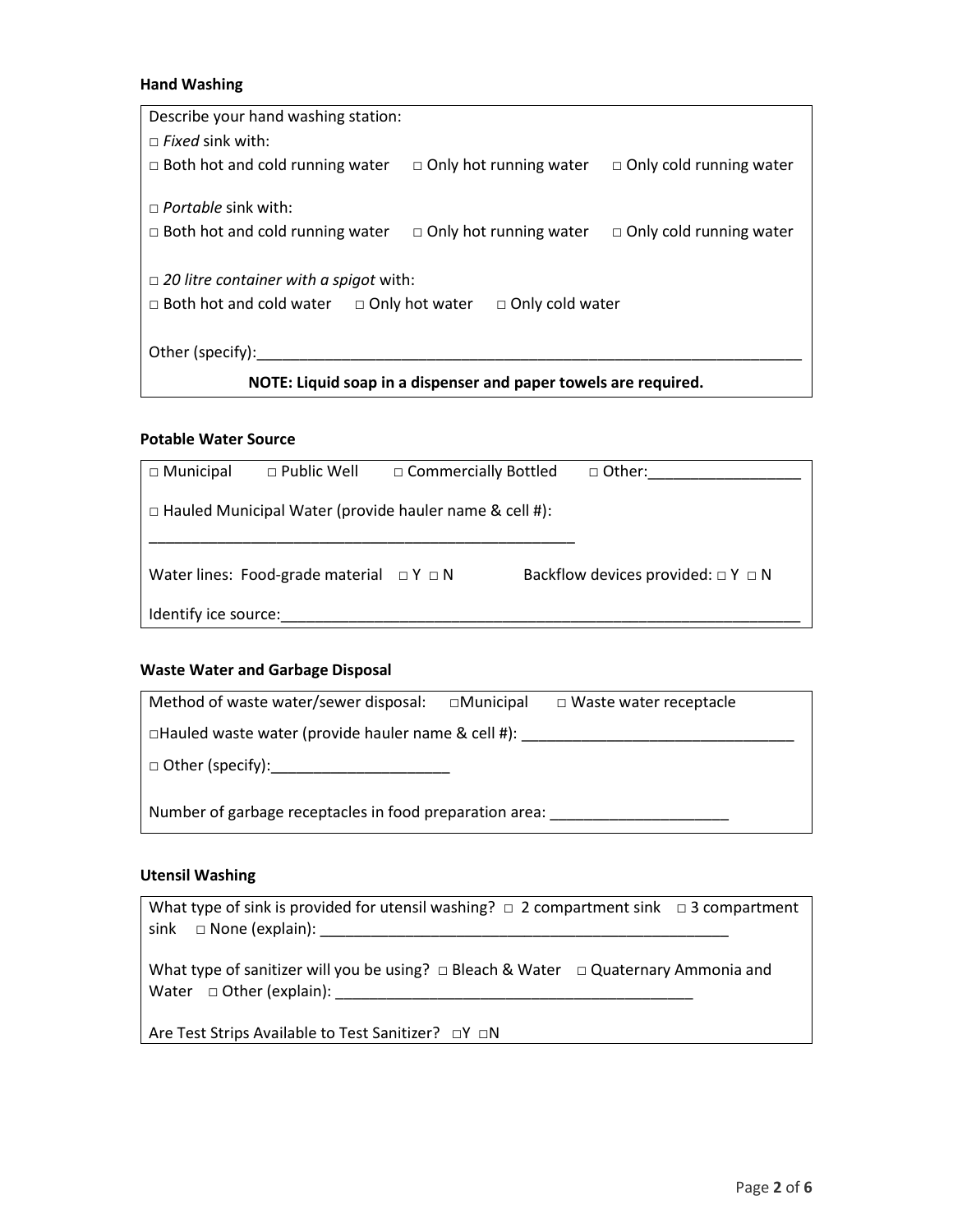### **Food Menu**

Please list all types of foods that will be offered for sale and how/where they will be prepared.

|                  |                         | If cooking/preparing onsite    |                             |
|------------------|-------------------------|--------------------------------|-----------------------------|
| <b>Menu Item</b> | <b>Food Preparation</b> | describe the method (grilling, | <b>Temperature holding?</b> |
|                  |                         | frying, BBQ, blending, etc.)   |                             |
|                  | □ Precooked             |                                | □ Hot holding on-site       |
|                  | □ Prepared onsite       |                                | □ Cold holding on-site      |
|                  | $\square$ Prepackaged   |                                |                             |
|                  | □ Precooked             |                                | □ Hot holding on-site       |
|                  | □ Prepared onsite       |                                | □ Cold holding on-site      |
|                  | $\square$ Prepackaged   |                                |                             |
|                  | □ Precooked             |                                | □ Hot holding on-site       |
|                  | □ Prepared onsite       |                                | □ Cold holding on-site      |
|                  | □ Prepackaged           |                                |                             |
|                  | □ Precooked             |                                | □ Hot holding on-site       |
|                  | □ Prepared onsite       |                                | □ Cold holding on-site      |
|                  | □ Prepackaged           |                                |                             |
|                  | □ Precooked             |                                | □ Hot holding on-site       |
|                  | □ Prepared onsite       |                                | □ Cold holding on-site      |
|                  | $\square$ Prepackaged   |                                |                             |
|                  | □ Precooked             |                                | □ Hot holding on-site       |
|                  | □ Prepared onsite       |                                | □ Cold holding on-site      |
|                  | □ Prepackaged           |                                |                             |
|                  | □ Precooked             |                                | □ Hot holding on-site       |
|                  | □ Prepared onsite       |                                | □ Cold holding on-site      |
|                  | $\square$ Prepackaged   |                                |                             |
|                  | □ Precooked             |                                | □ Hot holding on-site       |
|                  | □ Prepared onsite       |                                | □ Cold holding on-site      |
|                  | □ Prepackaged           |                                |                             |
|                  | □ Precooked             |                                | □ Hot holding on-site       |
|                  | □ Prepared onsite       |                                | □ Cold holding on-site      |
|                  | □ Prepackaged           |                                |                             |
|                  | □ Precooked             |                                | □ Hot holding on-site       |
|                  | □ Prepared onsite       |                                |                             |
|                  | $\square$ Prepackaged   |                                | □ Cold holding on-site      |

**Note:** *Please attach a separate sheet of paper if more space is required.*

### **Food Preparation off Site**

|                                        | If foods are being prepared off-site, please provide the following:       |
|----------------------------------------|---------------------------------------------------------------------------|
| Name of Food Premise/Approved Kitchen: |                                                                           |
|                                        | Location of Food Premise (include physical address, city/town, province): |
| <b>Contact Person:</b>                 | Phone Number #:                                                           |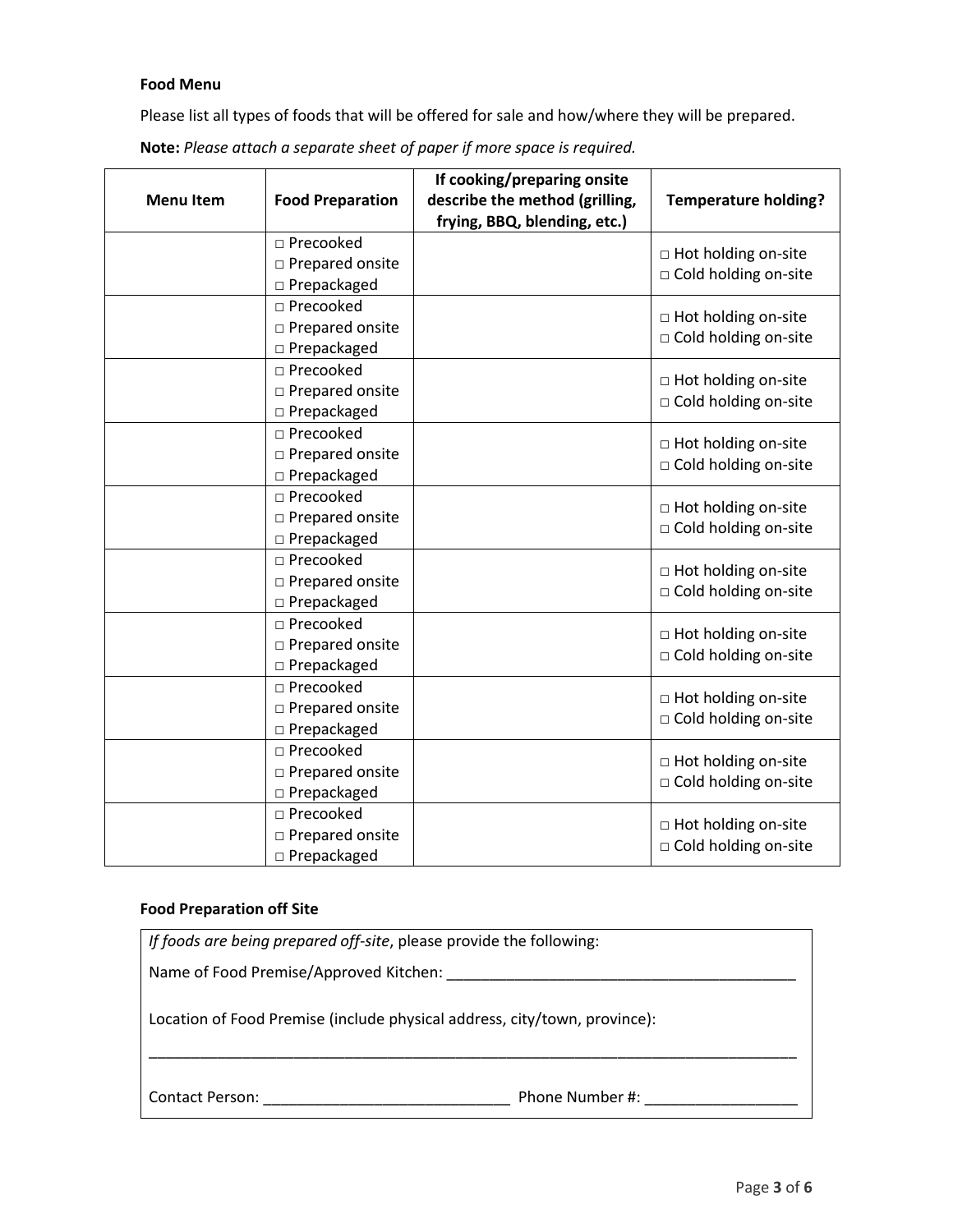#### **Foods**

| Source of Foods: □ Wholesale □ Retail Grocery Store □ Meat shop/Slaughterhouse<br>Name/Location: |  |  |
|--------------------------------------------------------------------------------------------------|--|--|
|                                                                                                  |  |  |
| Name/Location:                                                                                   |  |  |
| Name/Location:                                                                                   |  |  |

### **Food Storage and Transportation**

| Where is food stored?                                                                   |
|-----------------------------------------------------------------------------------------|
|                                                                                         |
| How will food be transported to the event? (please check all that apply)                |
| □ Refrigerated Truck □ Coolers with Ice Packs □ Insulated Thermal Unit                  |
| Other                                                                                   |
|                                                                                         |
|                                                                                         |
| How will food be kept cold at the event? (please check all that apply)                  |
| □ Refrigerated Truck □ Mechanical Refrigeration □ □ Coolers with Ice Packs              |
| Other                                                                                   |
|                                                                                         |
|                                                                                         |
| How will food be kept hot at the event? (please check all that apply)                   |
| □ Steam Table □ Chafing Dish □ Enclosed Warming Unit □ Insulated Thermal Unit           |
| Other                                                                                   |
|                                                                                         |
| *Bring an accurate thermometer to the event to monitor hot & cold holding temperatures* |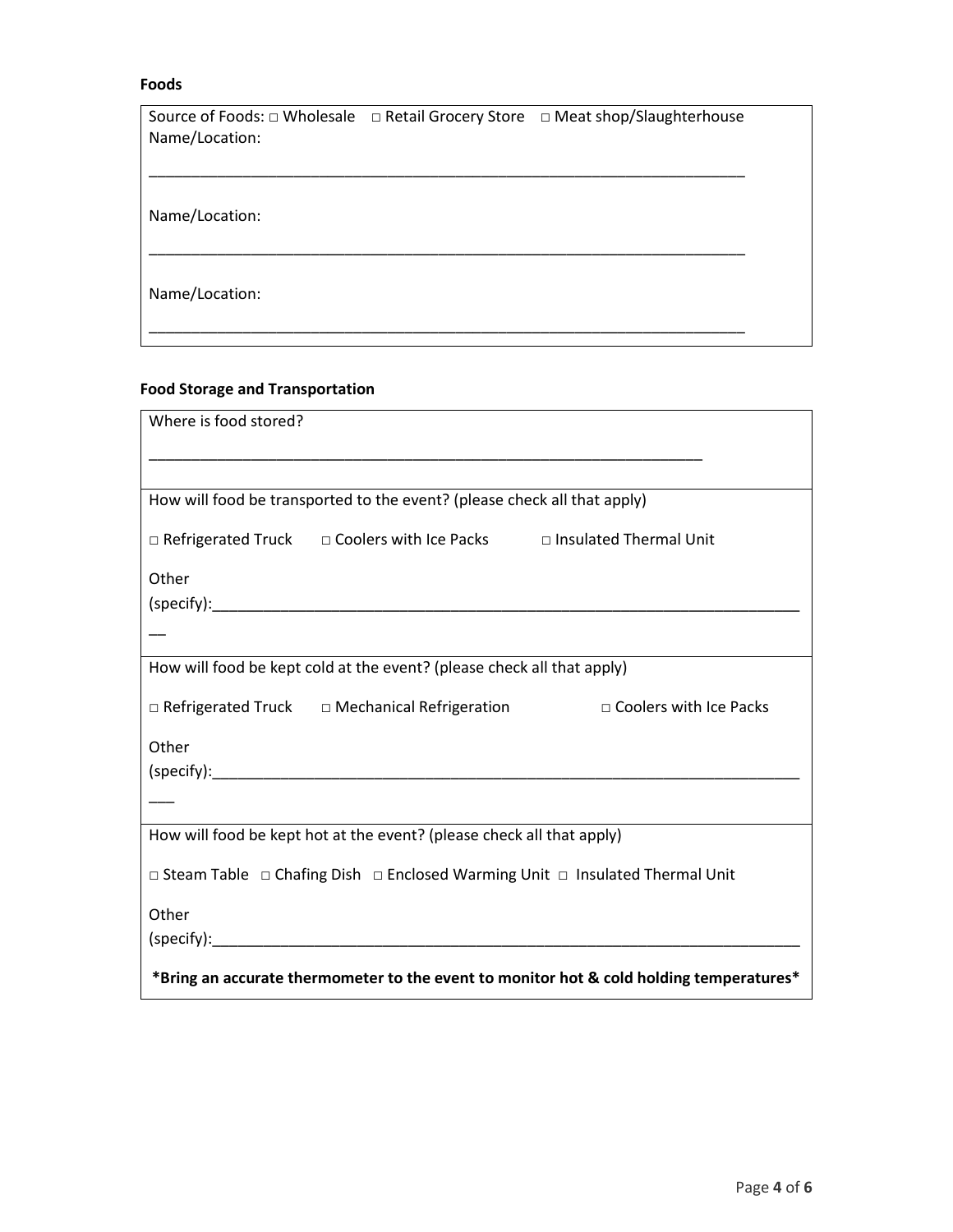### **Onsite Cooking Equipment**

Onsite Cooking Equipment: □ Domestic BBQ □ Commercial BBQ □ Flat top Grill □Gas or Electric Range □Oven □ Deep Fryer □Other (specify):

### **Note: Deep frying inside without proper ventilation is not permitted. Deep frying outside is not permitted unless you are in a licensed food truck with proper ventilation.**

#### **Food Handlers**

| Total Number of Food Handlers: ___    | Number of Food Handlers with Training: ___ |
|---------------------------------------|--------------------------------------------|
| Names of food handlers with training: |                                            |
|                                       |                                            |
|                                       |                                            |
|                                       |                                            |
|                                       |                                            |
|                                       |                                            |
|                                       |                                            |
|                                       |                                            |

#### **Layout**

In the space below, provide a layout of your food booth depicting the location of all equipment, tables, food storage areas, cooking equipment locations, garbage receptacles, handwashing stations and dishwashing/food preparation sinks.